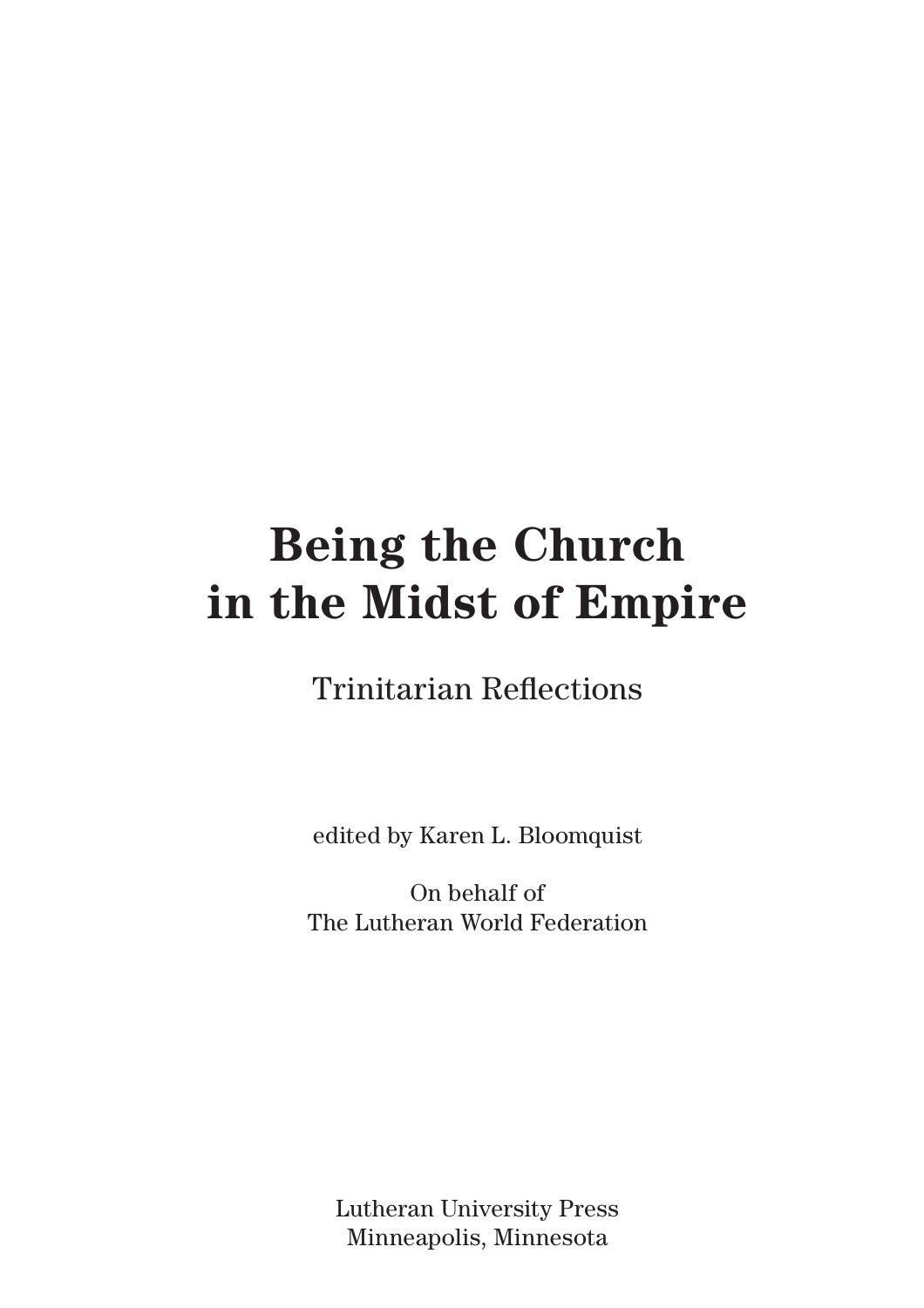## **Contents**

| 7  | <b>Foreword</b>                                                              |
|----|------------------------------------------------------------------------------|
| 9  | <b>Preface: "Theology in the Life of the Church"</b><br>Karen L. Bloomquist  |
| 13 | Introduction: Being the Church in the Midst of Empire<br>Karen L. Bloomquist |

#### **Empire as Entwined in our History and Faith**

| 25                          | <b>Empire and Its Religious Legitimation: Betrayed by a Companion</b><br>Charles Amjad-Ali              |  |
|-----------------------------|---------------------------------------------------------------------------------------------------------|--|
| 43                          | <b>Faith and Empire: Some Biblical Perspective</b><br>Jack Nelson-Pallmeyer                             |  |
| 55                          | The Knot: Autobiographical Reflections on Citizenship<br>and Faith within Empire<br>William R. Strehlow |  |
| What or Where is the Church |                                                                                                         |  |

- **71 The Church as Confessing Koinonia of the Spirit** *Cheryl M. Peterson*
- **91 The Space in Between Spaces: The Church as Prophetic Pest/Parasite** *Mary Philip*

### **Criteria and Power for Confessing Today**

| 109 | <b>Confession and Empire: How the Gospel is at Stake</b><br>Michael Hoy                  |
|-----|------------------------------------------------------------------------------------------|
| 125 | The Holy Spirit: Power for Confessing Faith in the Midst of Empire<br>Cynthia Moe-Lobeda |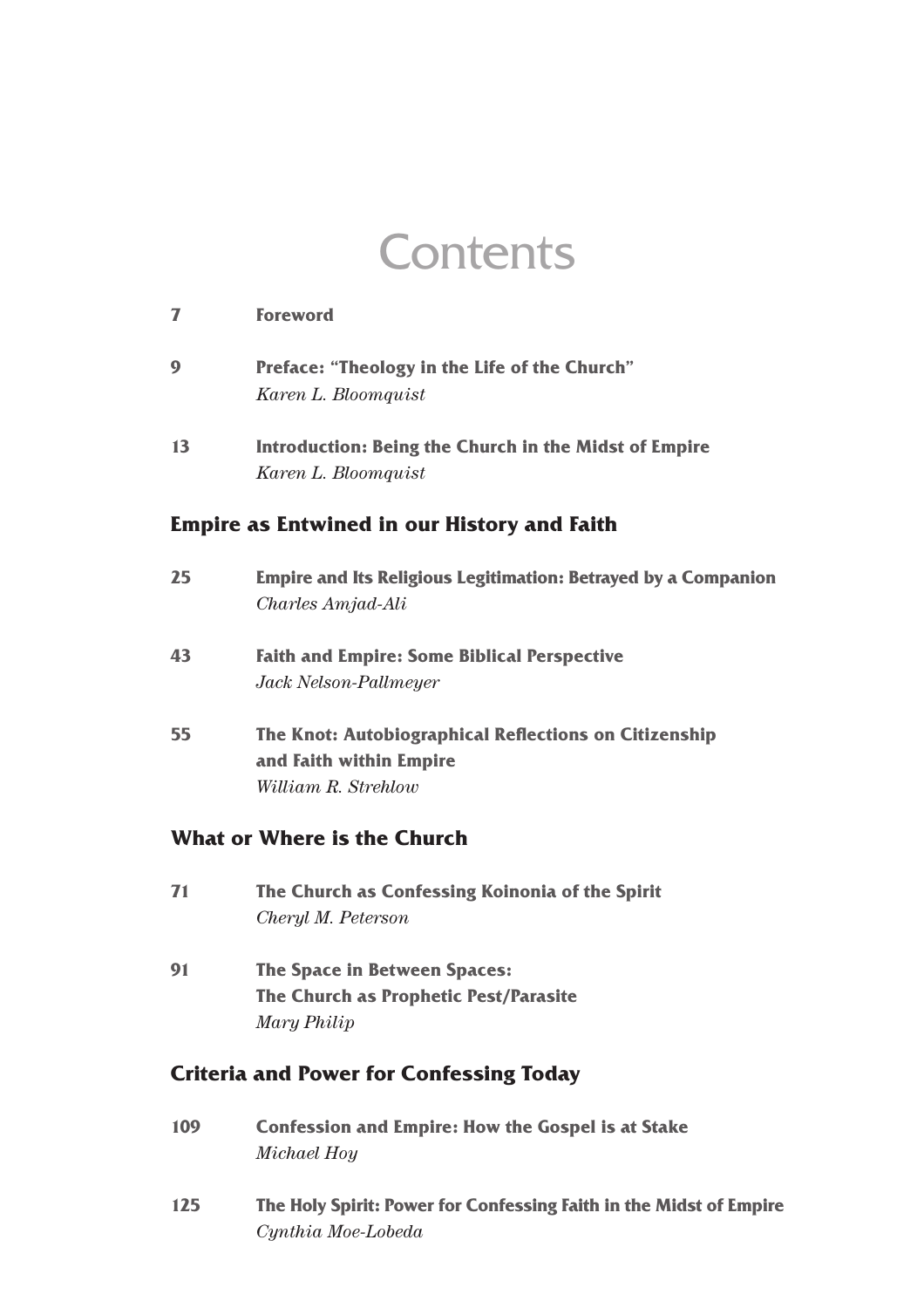#### **Trinitarian Resistance to Empire**

- **149 Desire in Consumer Culture: Trinitarian Transformations** *John F. Hoffmeyer*
- **163 Mutuality, Kenosis and Spirited Hope in the Face of Empire** *Allen G. Jorgenson*

#### **Theology of the Cross Instead of Prosperity Theology**

- **181 Empire's Export of Prosperity Theology: Its Impact on Africa** *Faith K. Lugazia*
- **193 The Cross, Friendship and Empire** *Deanna A. Thompson*

#### **The Public Vocation of the Church amid Empire**

| 209 | An Ecclesiology of Belonging Through Otherness<br>Johannes Gerhardus Jacobus Swart    |
|-----|---------------------------------------------------------------------------------------|
| 223 | <b>Ecclesial Communion, God's Publicity and Global Citizenship</b><br>Gary M. Simpson |
|     | Fundamentalism, Democracy and Empire                                                  |
| 241 | Some Fundamental Lutheran Problems with Fundamentalism<br>Wanda Deifelt               |

- **257 Tolerance and Democracy Instead of Fundamentalism and Empire**  *Guillermo Hansen*
- **283 Contributors**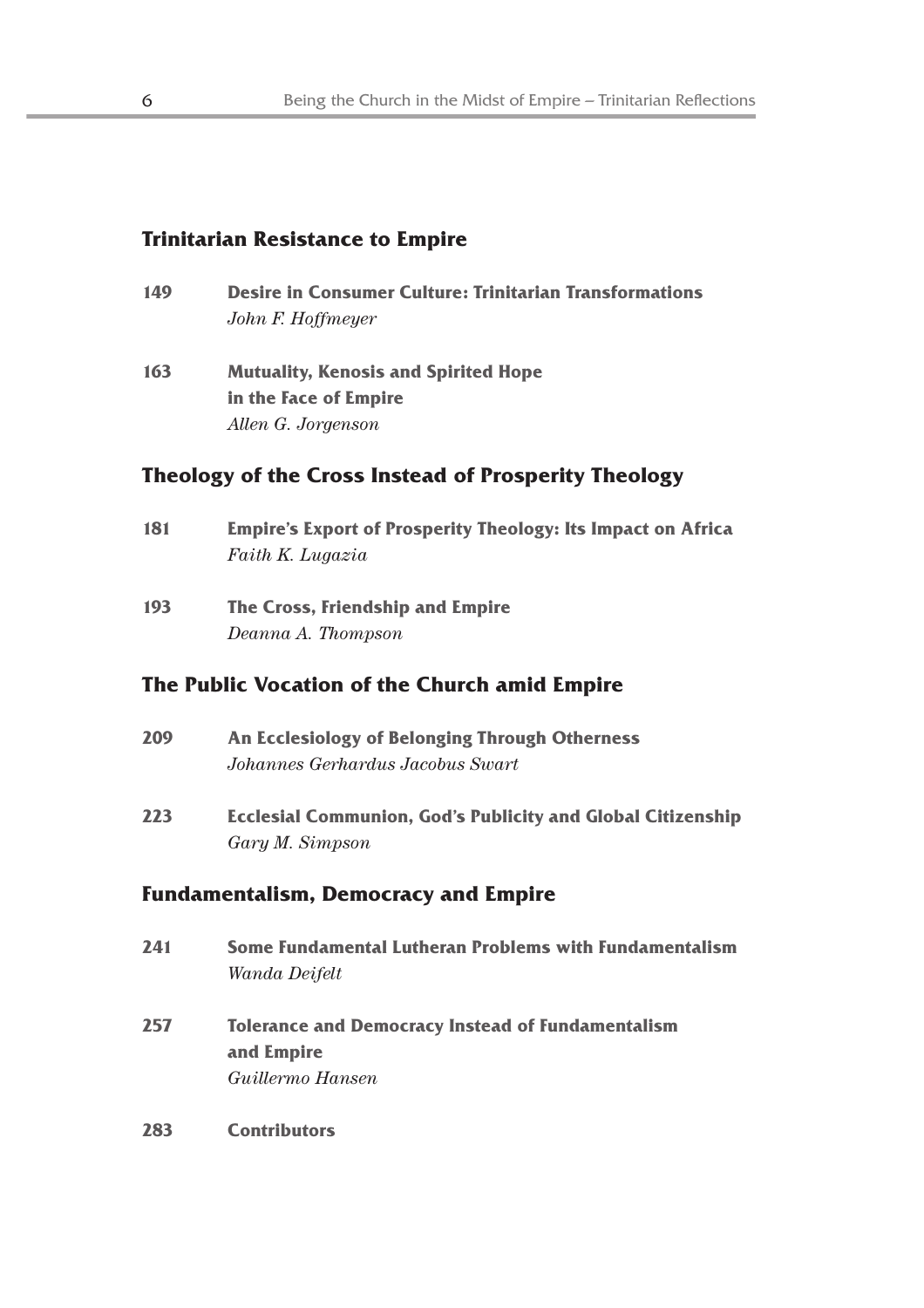## Some Fundamental Lutheran Problems with Fundamentalism<sup>®</sup>

#### Wanda Deifelt

When the word fundamentalism appears in any form of written, oral, or visual media, it generally evokes negative reactions. Often associated with fanaticism, fundamentalism is known for religious commitment taken to the extreme. It is frequently stated that fundamentalists are people who resort to violence and simply cannot appeal to reason or democratic ideas. It is assumed that fundamentalism is found in other religions, not Christianity—and even less so, among Lutherans. Some of us would like to believe that the Lutheran heritage brought Christianity into modernity, in coming to terms with critical thinking by means of an educated approach to the world. This is not the case. Fundamentalist, charismatic and Neo-Pentecostal tendencies—although nuanced—are alive and thriving in Lutheran circles as well.<sup>2</sup>

The *Fundamentalism Project* identified resemblances among different kinds of fundamentalisms around the world.<sup>3</sup> Fundamentalism affirms

<sup>&</sup>lt;sup>1</sup> A portion of this article was published under the title "Fundamentalism: Controversies over what is Fundamental in Christianity," in *Theologies and Cultures*, vol. 2, no. 2 (December 2005), pp. 15-30.

 $^2$  There will be some overlapping of these terms in this article. Fundamentalism refers to the religious interpretations and practices based on believers' self-understanding of correctness or righteousness, used to reclaim the truth of a particular religious tradition. Neo-Pentecostal (or Neo-Pentecostalism) is a neologism created by sociologists of religion to describe the religious configurations that originated within the Pentecostal churches but can no longer be identified with them. The traditional Pentecostal movement is characterized by baptism of the Holy Spirit and speaking in tongues, whereas Neo-Pentecostals emphasize prosperity theology and the use of mass media. Charismatic refers to the type of worship and ministry focused on praise and spiritual renewal. Charismatic churches are frequently non-denominational and place less emphasis on traditional liturgy.

 $^3$  The American Academy of Arts and Sciences funded a multiyear project that brought scholars from around the world to study fundamentalism. The result is five volumes containing almost 8,000 pages of material. Marty Marty and R. Scott Appleby, *Fundamentalisms Observed. The Fundamentalism Project,* vol. 1 (Chicago: University of Chicago Press, 1991); *Fundamentalisms and Society. The Fundamentalism Project*, vol. 2 (Chicago: University of Chicago Press, 1993); *Fundamentalisms and the State. The Fundamentalism Project*, vol. 3 (Chicago: University of Chicago Press, 1993); *Accounting for Fundamentalisms. The Fundamentalism Project,* vol. 4 (Chicago: University of Chicago Press, 1994); *Fundamentalisms Comprehended. The Fundamentalism Project*, vol. 5 (Chicago: University of Chicago Press, 1995). The list of similarities is found in Marty Marty and R. Scott Appleby, "Conclusion: An Interim Report on a Hypothetical Family," in vol. 1, pp. 814-842.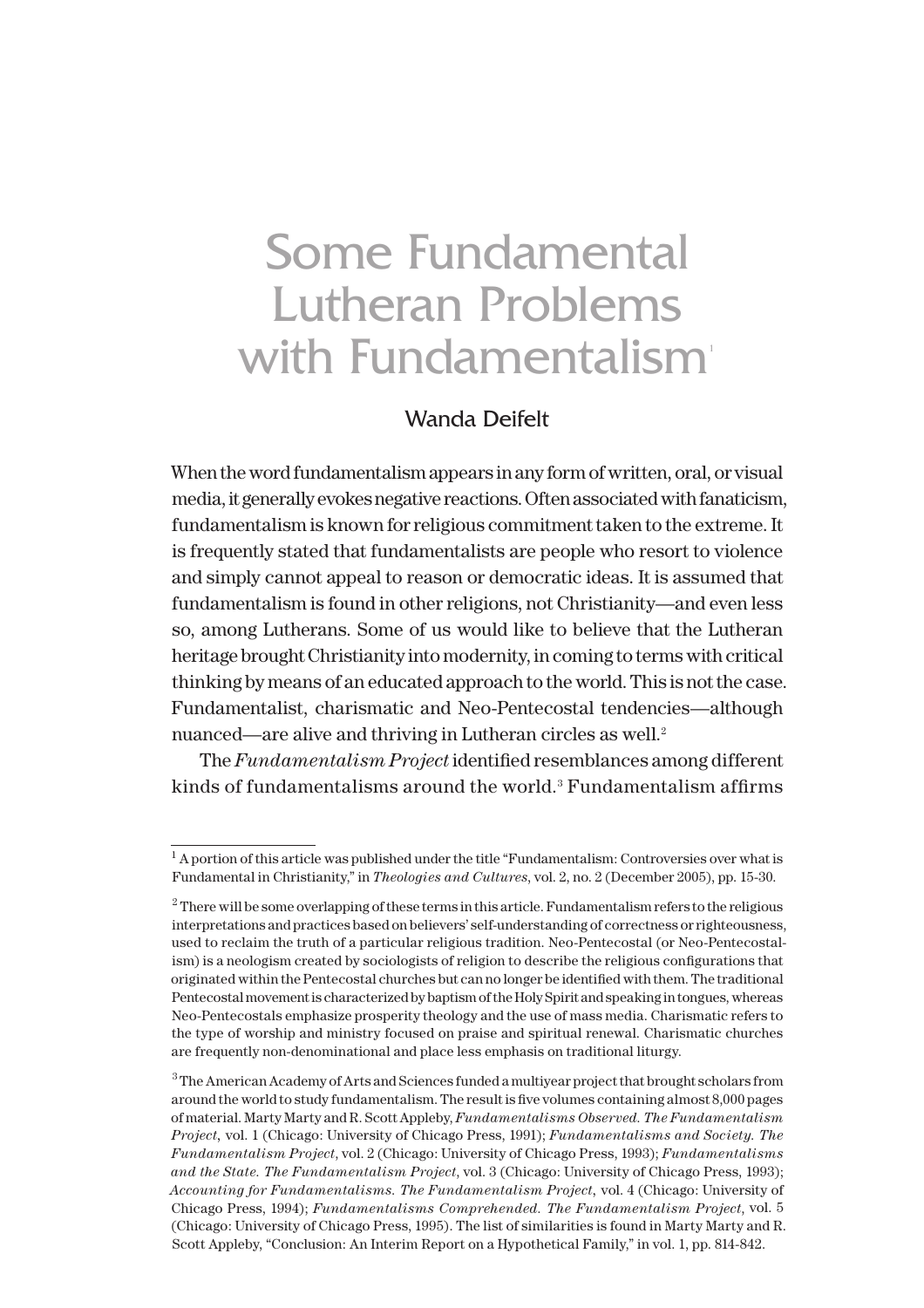religious idealism as the basis for personal and communal identity, and operates under an insider/outsider dichotomy in which those who do not belong to the insider group cannot understand its language. Those in opposition are demonized because they persecute the righteous believers. Religious truth is viewed as revealed and unified, and historical events are interpreted in light of a cosmic struggle between good and evil. Fundamentalism takes its cues from a sacred text, which is above criticism. However, adherents are selective as to which parts of the tradition or text they choose to enforce. Fundamentalism also has common organizational characteristics: its membership considers itself elected (or chosen), the leadership is charismatic, often authoritarian and generally male. It establishes sharp group boundaries and has mandated behavioral requirements. To the outsiders, fundamentalists are reactionary. To the insiders, a modern cultural hegemony is understood as a threat, and any distribution of power needs to be overturned. These characteristics do not apply only to other religions. They apply also to Christianity and, to some extent, to segments of Lutheranism.

I argue here that contemporary Christian fundamentalism has less to do with the fundamentals of Christian faith than with certain social, cultural and political dynamics. It functions as ideological underpinning for the political expansion and economic hegemony of empire. Fundamentalism is not only about the meaning that the faith offers or ethical guidelines for religious practice. It is not primarily about showing why and how one's own beliefs are correct, but about proving that others are wrong. I develop my argument using the notion of power as a catalyst for self-expression, perception and visibility.<sup>4</sup> I contend that at the foundations of fundamentalism is an anti-dialogical approach that is contrary to fundamental Christian teachings in general and to Lutheran teachings and hermeneutics in particular. I critique the selective use of biblical passages to uphold certain values and mores and to establish a language of salvation and damnation with personal, social and cosmic repercussions.

 $^4$  The notion of power employed here is borrowed from Michel Foucault, who sees power as intentional and non-subjective, a general matrix of relations of force at any time, in a given society. Domination is not the essence of power. It is multidirectional, operating from top down and vice versa. Power also plays a directly productive role. Although relationships of power are imminent to institutions, power and institutions are not identical. Yet, Foucault's account of power is not intended as a theory. For him, the aim "is to move less toward a theory of power than toward an analytics of power: that is, toward a definition of a specific domain formed by power relations and toward a determination of the instruments that will make possible its analysis." Michel Foucault, *The History of Sexuality*, vol. 1 (New York: Random House, 1978), p. 82.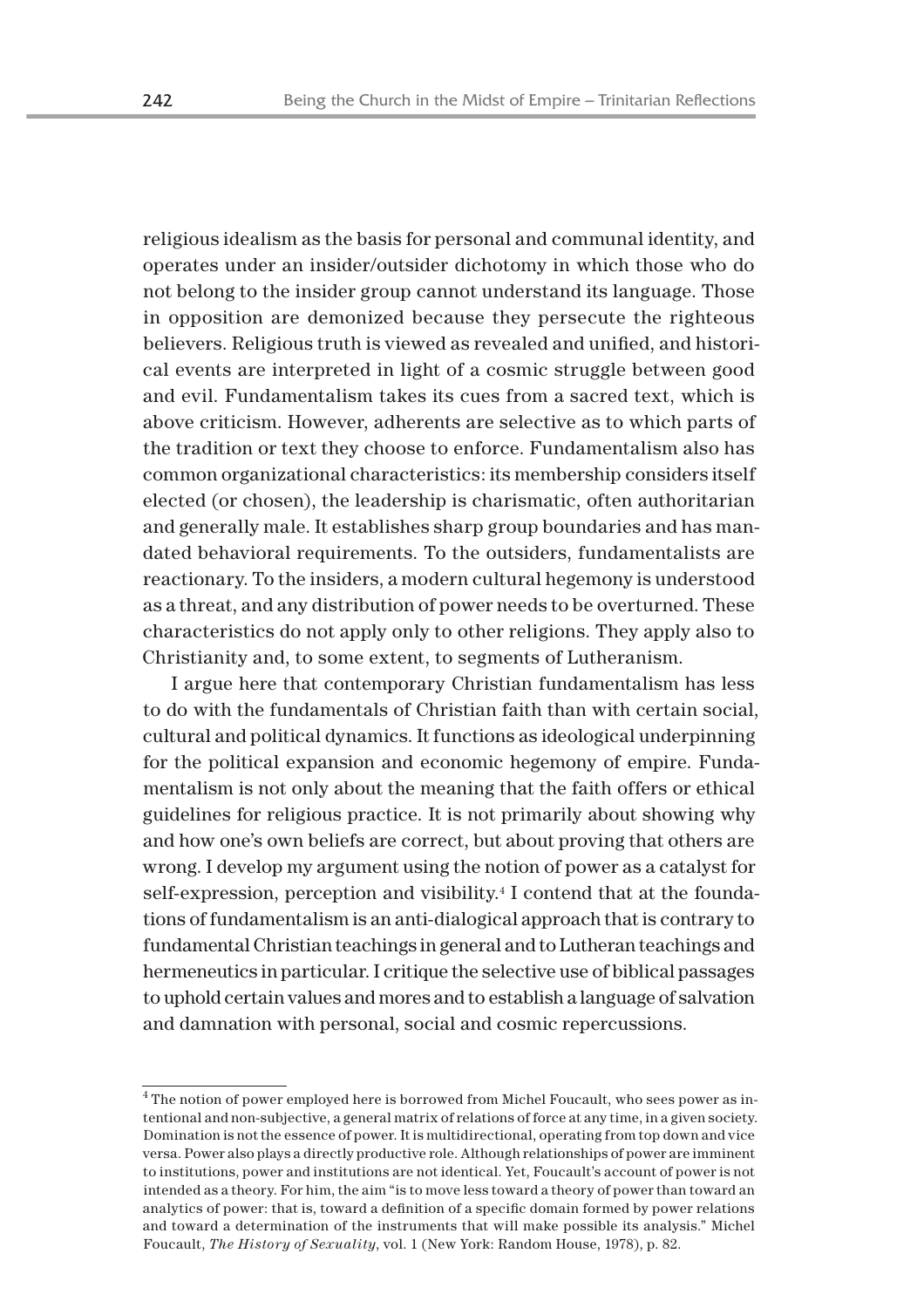### **Christian fundamentalism**

Fundamentalism has its origin in early twentieth-century Protestantism in the USA. Several pamphlets published between 1910 and 1915, entitled "The Fundamentals: A Testimony to the Truth," authored by leading evangelical church leaders, were circulated among clergy and seminarians. In 1920, Curtis Lee Laws, an editor and Baptist pastor, appropriated the term "fundamentalist"' as a designation for those who were ready "to do battle royal for the Fundamentals."<sup>5</sup> It was a response to the loss of influence that traditional revivalism had experienced earlier and an attempt to address the liberalizing theological trends characteristic of the period. By emphasizing the "fundamentals" of the Christian tradition, they wanted to distinguish themselves from the "liberal" Protestants who, in their view, were distorting the Christian faith.

Although fundamentalism was an early twentieth-century American Protestant movement, the ideas and strategies proposed by its defenders became widely known a century later. Grant Wacker points out that these beliefs spring from an antagonism towards modernity.<sup>6</sup> Such aversion leads to attempts to recover and publicly institutionalize ideas and practices of the past that modern life denies or deems as outdated. Thus, for instance, changing one's place in the social order is ruled out, since cultural patterns are part of the order of creation and prescribed by the sacred texts. Fundamentalists become leery of the secular state when its emphasis on education, democratic reforms and economic progress takes priority over preserving the spiritual dimension of life.

Wacker accurately points out that the starting point of fundamentalism in the US was deeply related to power struggles, as the Protestant majority sensed that it was losing terrain. A growing awareness of world religions, the teaching of human evolution in schools and the rise of biblical criticism are often mentioned as catalysts. Wacker goes further in describing the social and political environment of the time:

Drawn primarily from ranks of "old stock whites," fundamentalists felt displaced by the waves of non-Protestant immigrants from southern and

<sup>5</sup> Information available, at **http://religiousmovements.lib.virginia.edu/nrms/fund.html** (accessed 29 August 2007).

<sup>6</sup> Grant Wacker, *The Rise of Fundamentalism*, at **http://nationalhumanitiescenter.org/tserve/ twenty/tkeyinfo/fundam.htm** (accessed 29 August 2007). Wacker establishes a distinction between two types of fundamentalism: generic (as a worldwide phenomenon) and historical (specific to US Protestant culture).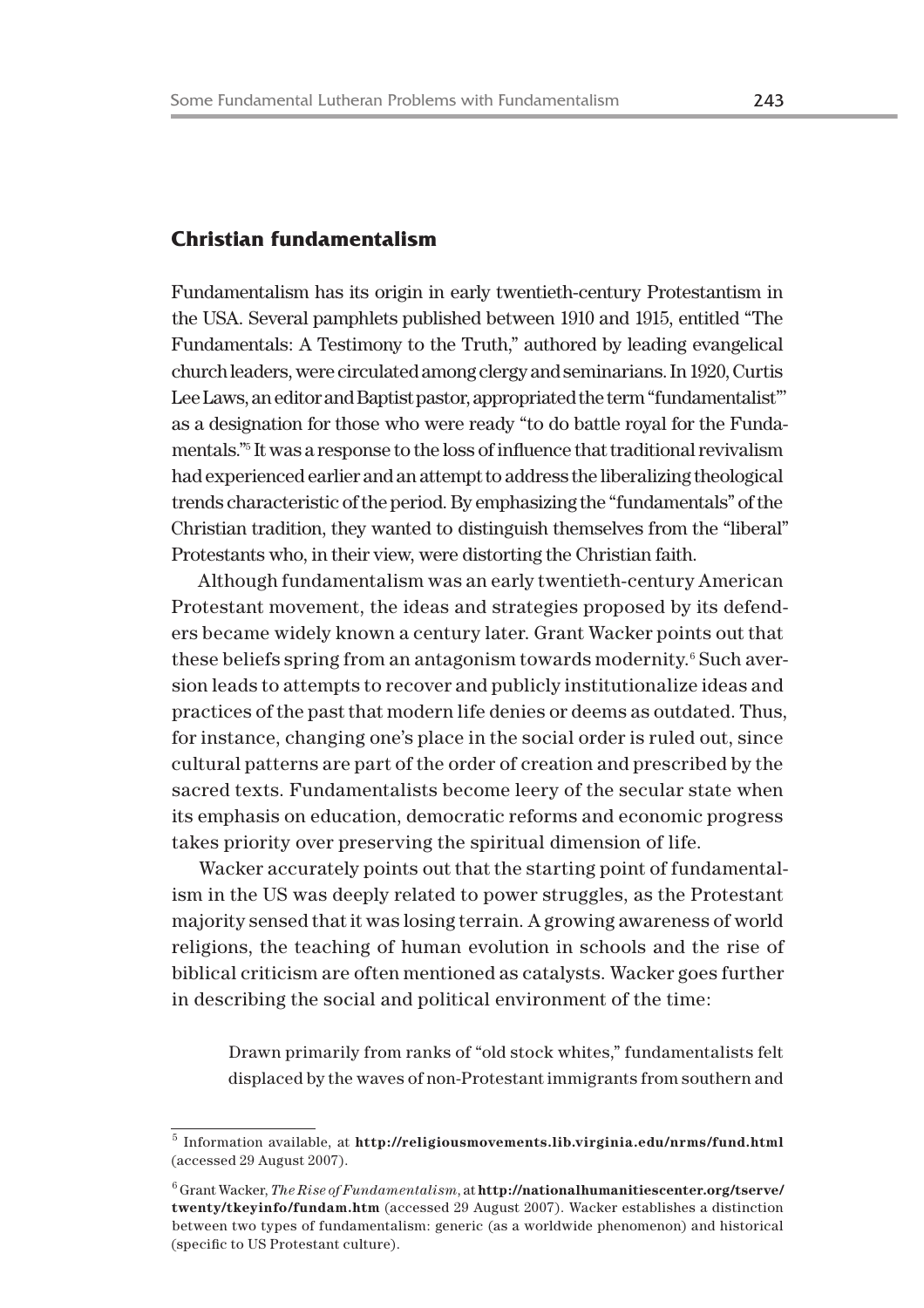eastern Europe flooding America's cities. They believed they had been betrayed by American statesmen who led the nation into an unresolved war with Germany, the cradle of destructive biblical criticism. They deplored the teaching of evolution in public schools, which they paid for with their taxes, and resented the elitism of professional educators who seemed often to scorn the values of traditional Christian families.<sup>7</sup>

Christian fundamentalism presents itself as a return to the "good old values" that represent civilization itself. It defends the maintenance of time-honored social distinctions and cultural patterns both as natural and divinely ordained. The order of creation is invoked to justify social arrangements such as the stratified roles for women and men, parents and children, clergy and laity. To challenge this order is to question the order of creation. In addition, there is no distinction between religion and state.

[T]hat the state should operate according to one set of publicly shared principles, while individuals should operate according to multiple sets of privately shared principles, is morally pernicious and ends up harming everyone, believers and nonbelievers alike. Religious truths are no different from the truths of medical science or aeronautical engineering: if they hold for anyone they hold for everyone.<sup>8</sup>

Such reasoning supports the use of religious values and teachings in the public and political arenas.

Thus, it is possible for Christian fundamentalists to impose a literal interpretation of the Bible as part of the school curriculum, deeming as secondary, irrelevant, or dangerous any teaching that challenges the Scriptures. Religious texts are perceived as infallible and historically accurate. In addition, these texts present a worldview to be upheld by everyone. If modern scholarship points out contradictions or inaccuracies, fundamentalists assume a sense of embattled hostility. As summarized by Karen Armstrong, "fundamentalists have no time for democracy, pluralism, religious tolerance, peacemaking, free speech, or the separation of church and state."<sup>9</sup>

As faith convictions are translated into religious practices, they not only orient the spiritual life of believers but also affect polity. Of course,

<sup>7</sup> *Ibid*.

<sup>8</sup> *Ibid*.

<sup>9</sup> Karen Armstrong, *The Battle for God* (New York: Random House, 2000), p. ix.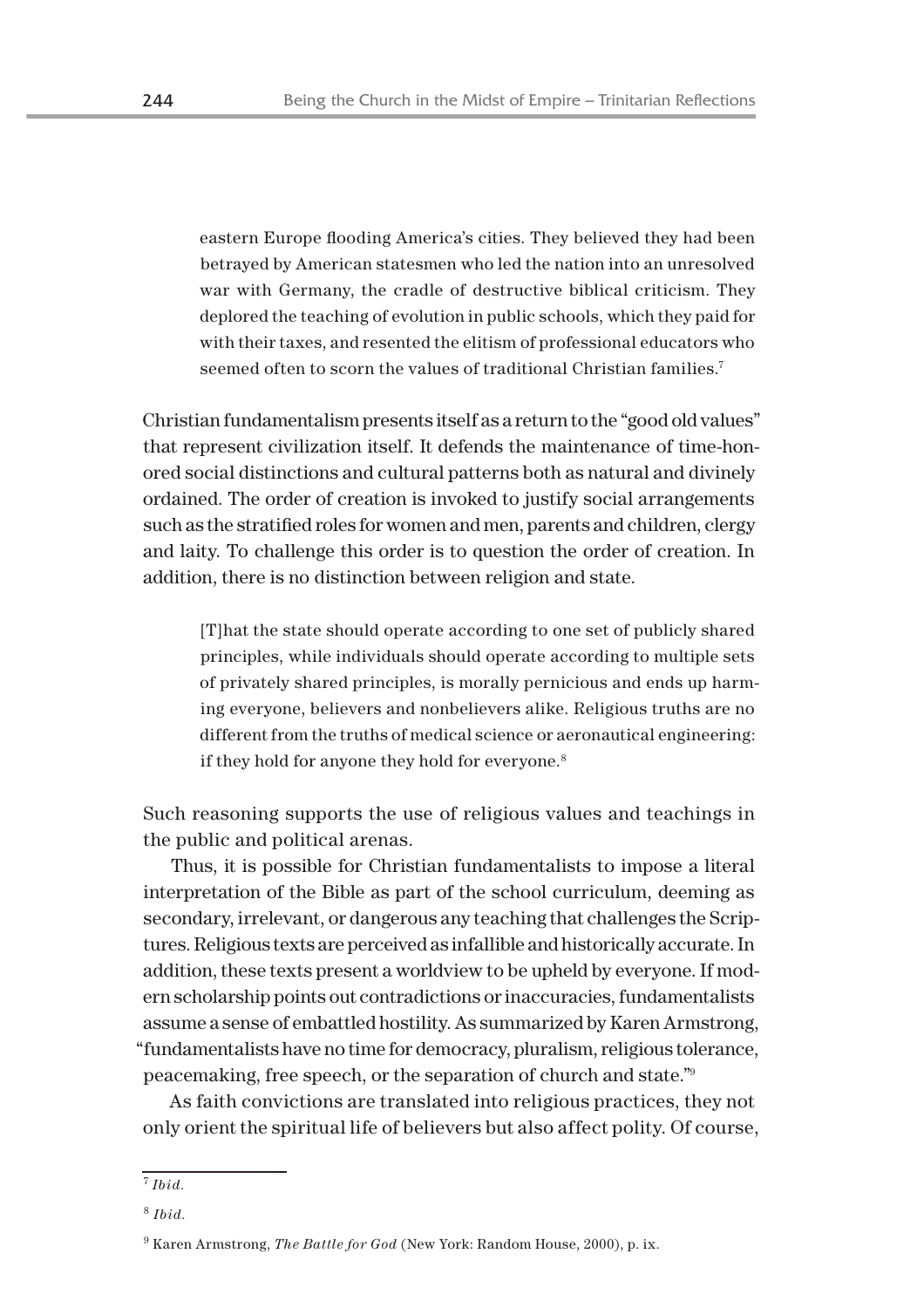this is true of any faith, which is why religions play such an important role in politics. Religious values can be invoked to support or challenge social arrangements. It is not surprising, therefore, that a journal such as the *Economist*, a prominent advocate for free market economics and neoliberal policies, dedicates space to address issues of religion. In a special report on the American South, it shows the importance that fundamentalism has had and continues to enjoy, in spite of the rise of powerful civil rights activists such as Martin Luther King:

During slavery and segregation most southern churches blessed the existing order. Now they are sorry they did. This about-face was traumatic for many, but easy to justify scripturally. Attempts to find biblical backing for separate lunch counters always required a bit of reading between the lines, whereas "Love thy neighbor as thyself" is unambiguous. So as the South has become less racist, it has lost none of its religiosity. Nearly half of the southerners believe the Bible is the literal word of God—twice the proportion in the north-east or the West. Such beliefs have political consequences. Southerners vote for politicians they judge devout. Their faith lends passion to national debates about abortion, homosexuality and bioethics. It affects foreign policy: some 56% of the southerners think God gave Israel to the Jews.<sup>10</sup>

Fundamentalism started in the US as a reaction to what was considered a secularist, modernist hegemony. Its theological representatives feared that faith would no longer play a decisive role in world events if religion were reduced to a personal or private matter. By the twenty-first century, this fear was proven wrong. More than ever, perhaps due to fundamentalism itself, religion plays a decisive role in matters such as economics and world politics. In addition, if fundamentalism was originally a movement against modernity, it has since developed a symbiotic relationship with it. Even if some fundamentalist ideas are inherently conservative and represent values wedded to the past, fundamentalists have taken essentially modern approaches to communicate their ideas and implement their practices. Interestingly, today fundamentalism bridges a pre-modern rhetoric with an ultra-modern usage of media, bypassing the democratic

<sup>10</sup> "Doing it by the book: A special report on the American South," in *The Economist* (3 March 2007), p. 6.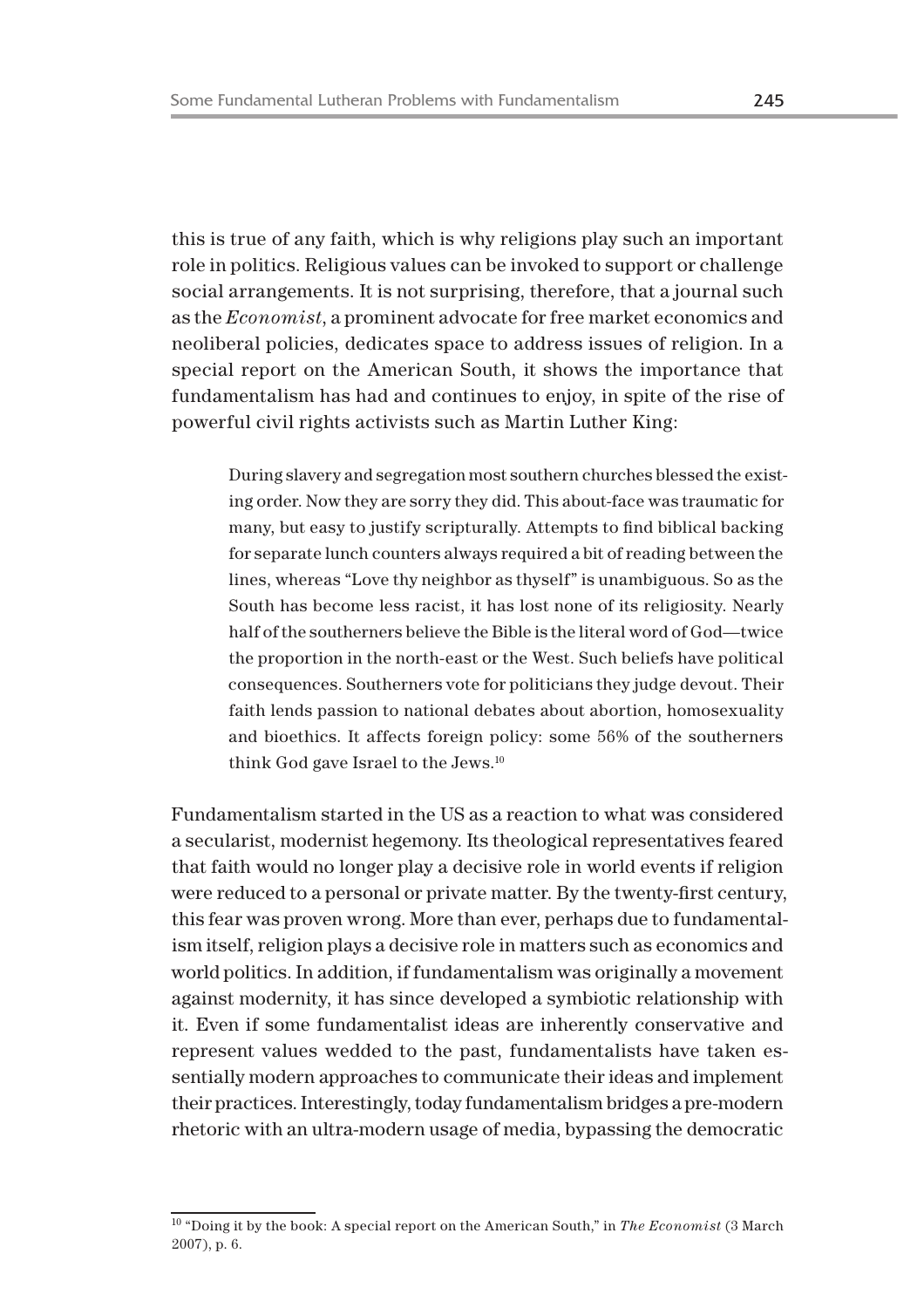principles of modernity. A closer analysis of fundamentalist practices in Latin America, particularly in Brazil, will attest to that.

#### **Fundamentalism in Latin America**

In Latin America, fundamentalism has a different connotation than in the US, but its spread is certainly in many ways related to the expansion of US empire. Christian fundamentalism is used to maintain the Pax Americana in the same manner as Christianity was used to maintain the Pax Romana. The fundamentalist revival in early twentieth-century American Protestantism affirmed not only the correctness of Christian beliefs, but also the need to spread the message of conversion around the globe. Evangelical proselytism, especially through televised media, offered Christians in Latin America an answer to the identity questions of the poor, displaced and migrants. Whereas in the US fundamentalism was a response from an educated and proselytizing type of Protestantism, in Latin America fundamentalism prospered among the less educated and loosely Roman Catholic population. The breeding ground was urbanization, modernity and unequal development.

The weakening of traditional controls, the sense of confusion and helplessness in the anonymity of city life, the shock of new social values accompanying the adaptation to industrial work, the absence of familiar community loyalties and of the encompassing paternalistic character of rural employment: all these conditions led to an acute crisis of personal identity for the migrants. Under such conditions the exchange of old religious values for new ones was likely to occur.<sup>11</sup>

The processes of urbanization resulted in social disruption. The majority of the population (almost seventy percent), who in the early twentieth century lived in rural areas, now were living in the cities. Such social and economic dislocation, leading to misery and exploitation, needed to be addressed, including from a religious perspective. The Christendom theology of Roman Catholicism (nearly eighty percent of the population) stood for maintaining the *status quo*. Traditionally, it had not developed

<sup>&</sup>lt;sup>11</sup> Pablo A. Deiros, "Protestant Fundamentalism in Latin America," in Marty and Appleby, vol. 1, *op. cit.* (note 3), p. 155.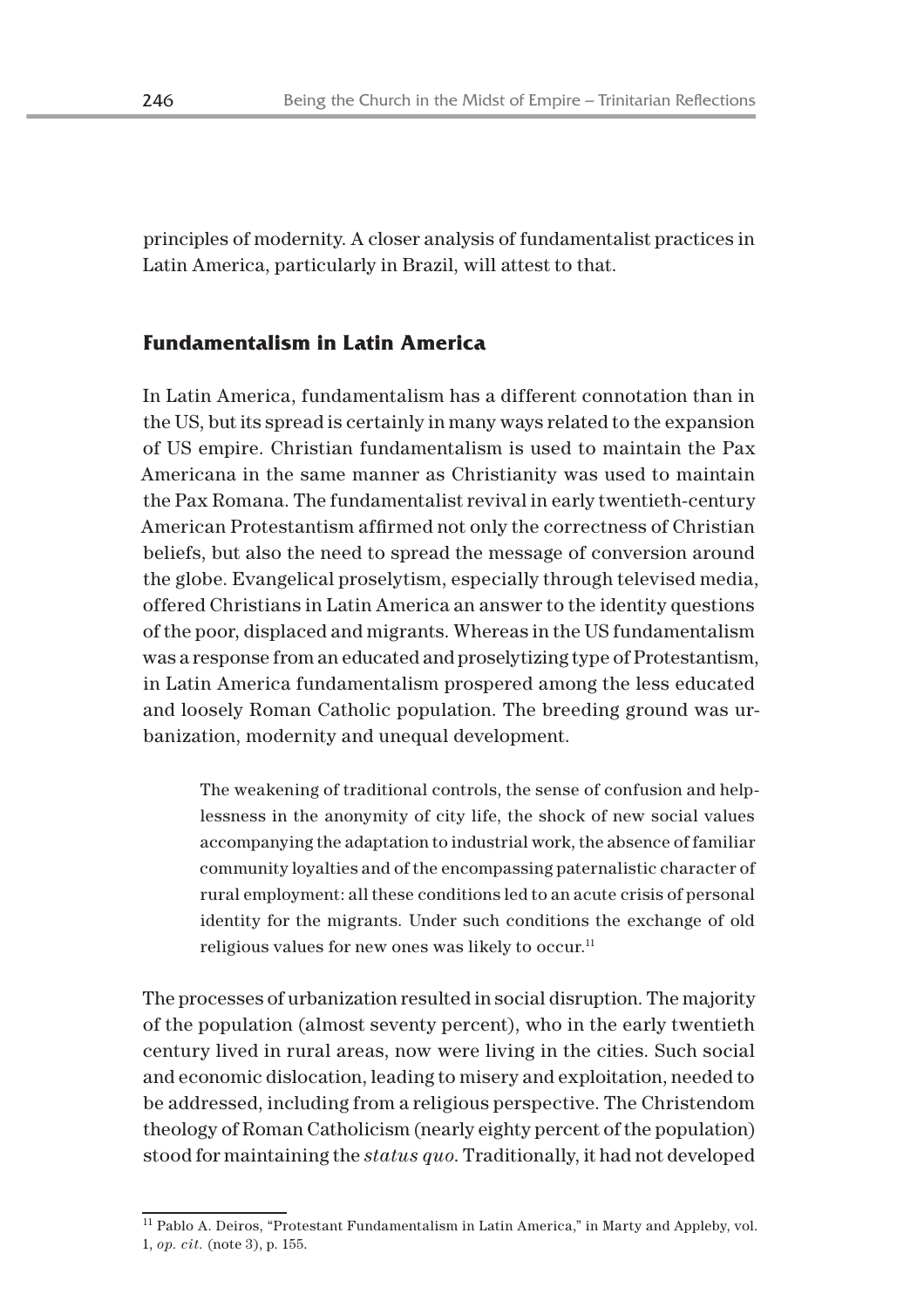any activities for the poor, besides charity, which led to a dwindling appeal of traditional Catholicism. In addition, the new urban dweller, forced to adjust to new living and working conditions, felt personally disorientated and without pastoral support.

Liberation theology, along with Christian base communities, echoed the Second Vatican Council in its defense of a popular, democratic and more contextual church. These were significant efforts not only to retain membership, but also to promote an alternative to the hierarchical ecclesial model. In the 1970s and 1980s, military regimes in Brazil, Argentina and El Salvador, for instance, closely monitored these grassroots Christian communities, suspecting their involvement with Marxist ideology. However, neither liberation theology nor the Christian base communities significantly affected mainline Roman Catholicism. Not surprisingly, nondenominational fundamentalist missions grew significantly in the second half of the twentieth century:

The limited number of priests, coupled with the impression that some of them appeared more interested in secular than religious pursuits, created opportunities for pastoral work by evangelical pastors. The lack of sufficient Catholic priests to serve the burgeoning population was increased by the fact that they, unlike evangelical pastors, are expected to spend long years in theological study. This experience also has alienated them culturally from their people. In contrast, poor people have been attracted by the evangelical's daily work among the people, their constant emphasis on the social benefits of strict morality, and the way conversion can transform neighborhood misfits into upright community leaders.<sup>12</sup>

Mainline Protestantism, such as Lutheranism, was always in a minority in Latin America. Whether through missionary initiative or immigration, this type of Protestantism found its place only among a small part of the population. Whereas through their missionary efforts some Protestant denominations, such as Methodists and Presbyterians, targeted urban settings, Lutherans (particularly in Brazil) were primarily confined to rural areas, due to the history of immigration in the nineteenth and early twentieth centuries. Protestants never enjoyed as much visibility or political influence as Roman Catholicism. Thus, evangelical proselytism, with its fundamentalist ideas, appears as a new force. The influx of televangelism and its prosperity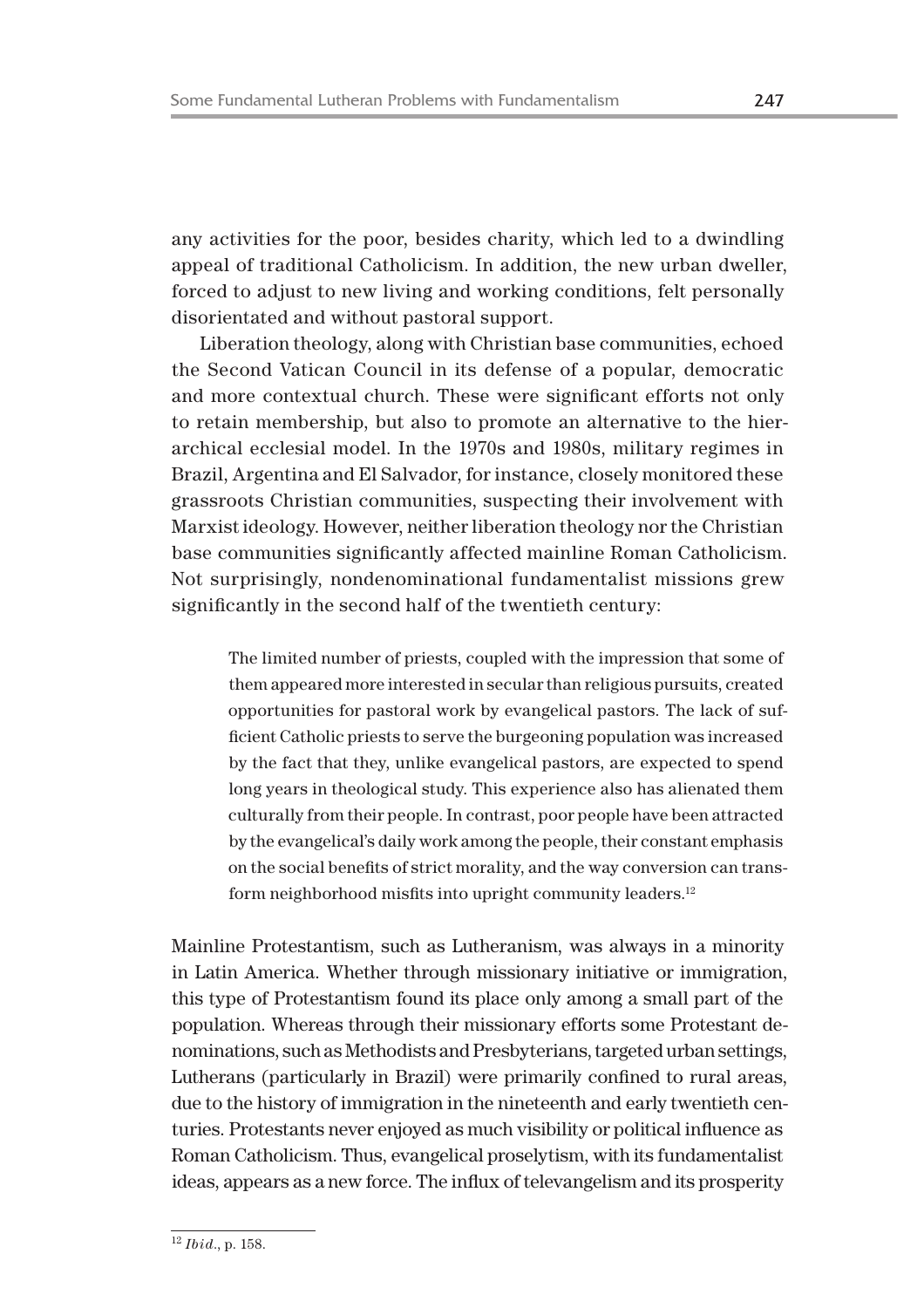theology—with Jerry Falwell, Pat Robertson and Jimmy Swaggart as the first generation—unleashed the proliferation of Neo-Pentecostal churches, currently the fastest growing religious groups in Latin America.<sup>13</sup>

Prosperity and success are interpreted as external evidence of God's favor. For the millions living outside that realm, suffering is then perceived as God's punishment and can be overcome by means of merit-making efforts (which include attending worship, prayer sessions and making financial donations). Theologically, this approach taps into the values of Roman Catholic Christendom, in which the church is central for salvation and for polity, but it takes on a new connotation: the ability of each individual to advance socially. Thus, it bypasses the Reformation core of justification by faith. The emphasis is on the individual's capacity to negotiate benefits with God rather than on life in community and concern for the well-being of others.

Emotional exaltation and messianic expectations are combined in local expressions of fundamentalism. Through mass media and mega church events, Neo-Pentecostal churches in Brazil, such as self-proclaimed bishop Edir Macedo's *Igreja Universal do Reino de Des* (The Universal Church of the Kingdom of God), offer miraculous healing as proof of faith. Healing is a sign that God responds to people's prayers. The pastor preaches immediate conversion and sets an ascetic way of life as a model of faithful living. The charismatic leader commands an enthusiastic group of followers and makes use of a highly effective system of communication, including dance, drama and lively music.

For Lutherans, this theology seems far removed from the core of Christian faith, rooted in justification by faith and emphasizing life in communion through Word and sacrament. The cross and its consequent theology, which enables Christians to name suffering and move into hopeful solidarity, are visibly absent. A theology of glory replaces the cross and is supported by merit-making efforts to attain God's favor (interpreted as success and prosperity). The cross symbolizes obedience to moral guidelines, subjection to church hierarchy, or the way to resurrection (a means to a theology of praise). Theological illiteracy prevents Christians from recognizing how key aspects of Christianity are missing or blown out of proportion in fundamentalist or charismatic theologies. But that

<sup>13</sup> "Christianity reborn," in *The Economist* (23 December 2006), p. 49. "Renewalists [charismatic, fundamental, or Pentecostal] make up around fifty percent of the population in Brazil and Kenya. And in Latin America Pentecostalism has shattered the Roman Catholic Church's monopoly. In Brazil—the world's largest Catholic country and one whose national identity is intertwined with the church—about a seventh of the population is now Pentecostal and a third is 'charismatic.' In Guatemala Pentecostalism is sweeping all before it."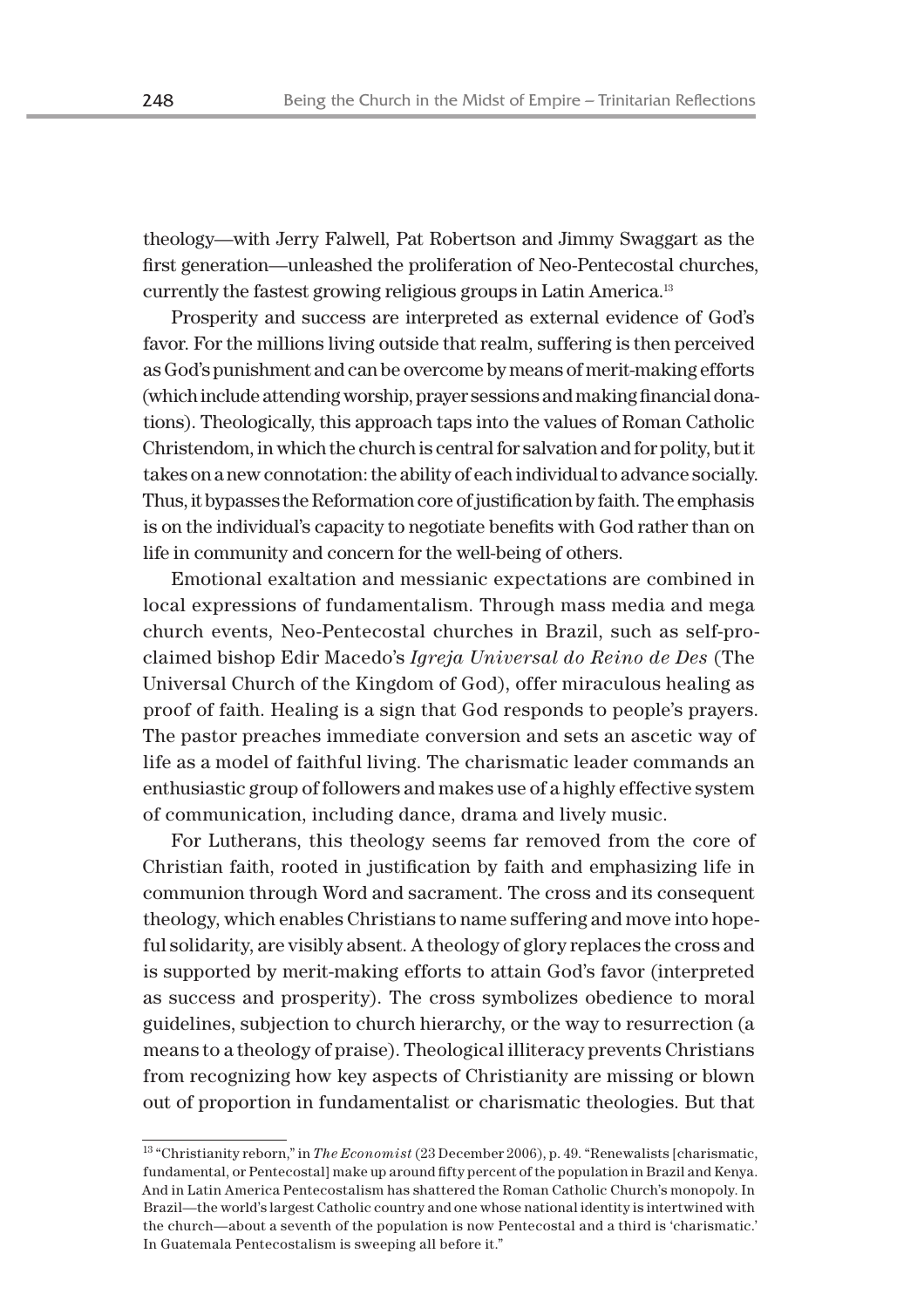does not prevent these religious expressions from growing. The reasons for their growth are not primarily theological but sociological.

In order to guarantee its success, fundamentalism cannot simply rely on its institutional power or doctrinal purity. As Michel Foucault points out, power plays a directly productive role.

When disciplinary technologies establish links between these institutional settings, then disciplinary technology is truly effective […] it is not in a position of exteriority to other types of relationships. Although relationships of power are imminent to institutions, power and institutions are not identical.<sup>14</sup>

Issues of power and control are evident in fundamentalist rhetoric: the power of salvation or damnation impacts how one lives one's life in the present. This coercive power has the capacity to control people's actions, particularly as the identification with the religious groups offers (or requires) public visibility. Whereas Lutherans, for instance, were content in affirming Luther's two kingdom theory, maintaining a (healthy) distinction between realms (spiritual and earthly, ecclesial and secular, etc), fundamentalism collapses these two spheres and urges that the secular becomes a religious domain, that the eschatological reality is already fulfilled by means of prosperity (or in the saying of Edir Macedo, "Stop suffering. It is in your hands!").

If in a massive US based missionary effort, fundamentalism was geared toward saving the souls of people around the world, the Latin American version of fundamentalism is focused on offering believers concrete results. The eschatological anticipation is translated into a theology of prosperity. Whereas in the US fundamentalism was an educated élite's response to the loss of power and privilege, in Latin America fundamentalism represents expectations for a better life, giving hope for health, housing, employment, etc. Both Roman Catholicism and mainline Protestantism have to acknowledge that they do not offer convincing answers to the plight of the majority of the population. A prosperity theology allows for that dream.

Conversion and discipline, regular worship attendance, generous offerings and an exemplary Christian life (according to scriptural precepts)

<sup>14</sup> Hubert L. Dreyfus and Paul Rabinow, *Michel Foucault. Beyond Structuralism and Hermeneutics* (Chicago: University of Chicago Press, 1982), p. 185.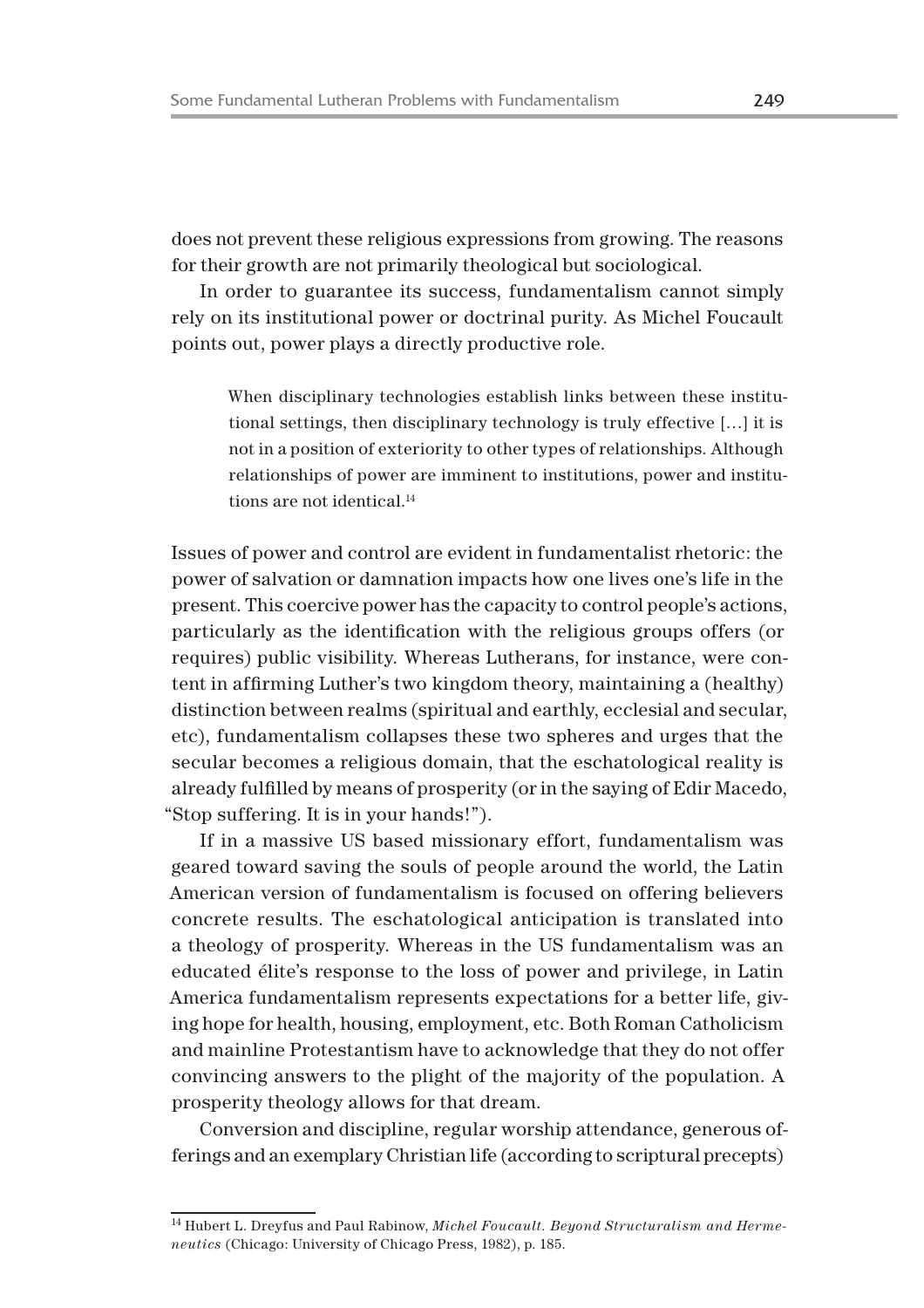yield concrete results for the followers of the movement. The rituals of power are, in fact, displays of enthusiasm, exorcism and a combination of syncretistic practices (ranging from blessed salt to be placed on the television set in order to achieve a miracle to special laundry soap a woman should use when washing her husband's clothes to assure his fidelity). These rituals do not belong to fundamentalism. Yet, they are employed as mechanisms of power or control, and they fit into the overall cosmic battles between good and evil. Religion also needs to give results here and now, and not merely in heaven.

Fundamentalism argues that the Christian faith offers a secure basis for practicing a righteous way of living. These values should be guidelines for everybody and the state should implement them. This requires that fundamentalists have a strong public voice. The impetus for the public witness of one's Christian faith is carried into party politics, and party politics serves as a means of divulging and implementing the beliefs of the religious movement. This is a fair description of the Brazilian situation, where thirty-five percent of the representatives to Congress were voted into office due to their evangelical affiliations.15 As a basic right of all citizens, political participation is not at the core of such a stance. Rather, it is a matter of how religion can exert its power in the public arena by using the political machinery and, in turn, how public offices can serve the power interests of the religion. The separation of church and state is minimized and the value of democracy overlooked. The distinction between the chosen—or those who made the choice—and the rest enables those elected (i.e., chosen) to exert authority over others.16 At the foundation of this authoritarianism lies a particular reading of the Scriptures.

#### **The conflict of interpretation**

One of the features of twentieth-century theology was the realization that truth cannot be identified objectively. Believers are not distanced from what they are interpreting because they stand in a relationship of

<sup>15</sup> The fact that fundamentalist groups, in particular the Neo-Pentecostal church *Igreja Universal do Reino de Deus*, own several major television and radio networks gives them the visibility and power to maneuver the population. See **www.freelists.org/archives/radiolivre/12-2004/ msg00037.html** (accessed 29 August 2007).

<sup>16</sup> Martin E. Marty, "Fundamentals of Fundamentalism," in Lawrence Kaplan (ed.), *Fundamentalism in Comparative Perspective* (Amherst: University of Massachusetts Press, 1992), pp. 15-23.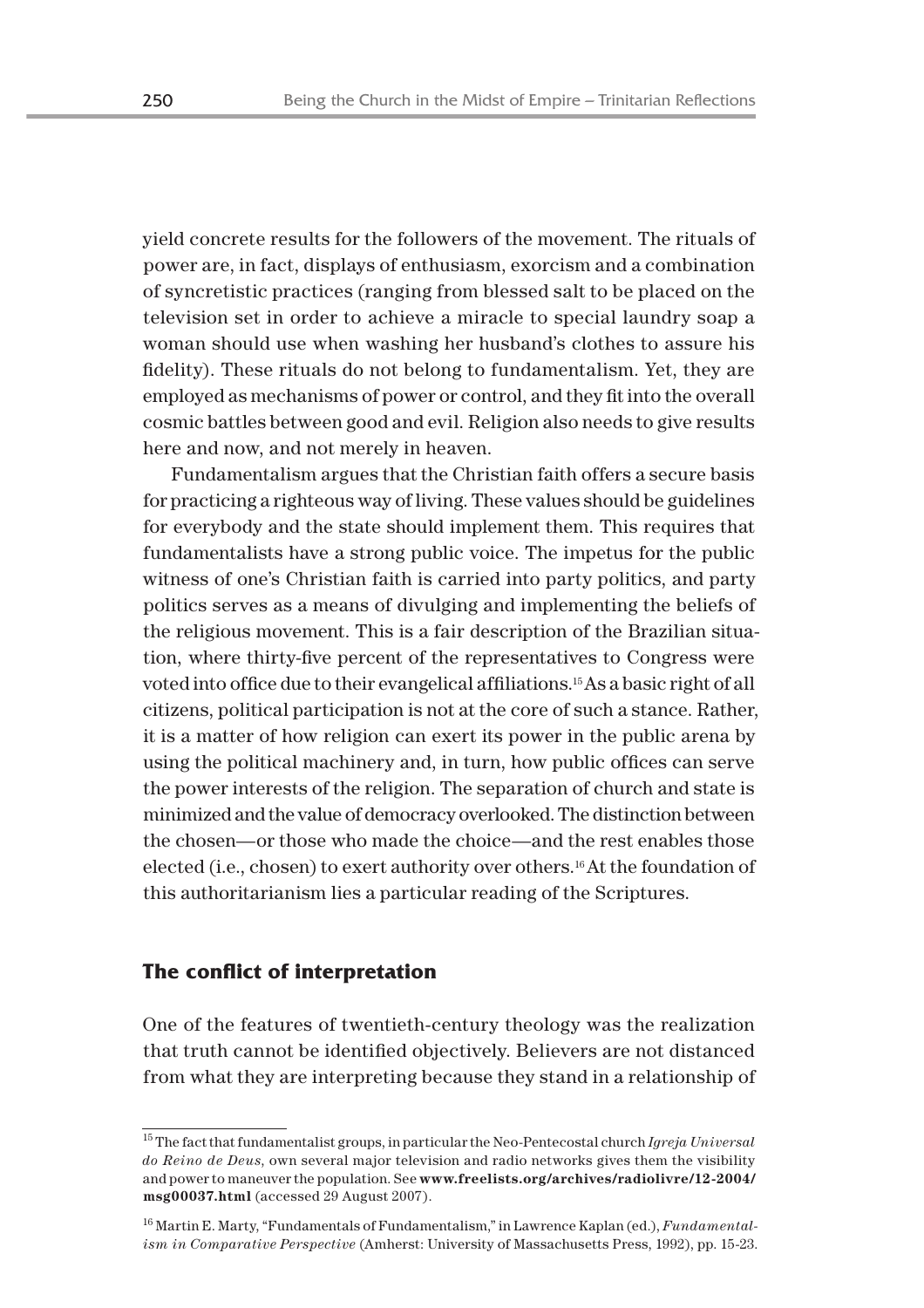faith. The objectivity of interpretation, although sought, can never be fully achieved. Realizing one's subjectivity and partiality thus prevents one from becoming a self-proclaimed master of truth and justice.17 To acknowledge partiality is to recognize the impossibility of universal claims, as if one could be outside of partisan interest. This humbleness leads one to be open to dialogue, criticism and correction.

Fundamentalism is adamantly opposed to this. To recognize partiality or the impossibility of truth is perceived as relativism. Such relativism obfuscates the universality of divine truth and the imperative of its proclamation to the whole world. Relativism gives in to the powers of this world, when in fact the divine truth demands the opposite, namely that an antagonistic relation be established between believers and their contexts. In addition, fundamentalism is based on the need to proclaim and convince others of the truth conveyed by the faith. It invokes powers from above to establish and maintain powers below.

These two apparently opposing stances—absolutism and relativism—seem to be in an epistemological battle. Vítor Westhelle writes,

we often find ourselves polarized between a radical commitment to certainty (be it in a faith, in scriptures, in a political system, in science and so forth), on the one hand, and the eroding sense of any foundation that leads to nihilism, on the other, the apocalyptic being the impossibility to hold the middle.<sup>18</sup>

Is there any possibility for a negotiated solution or mediation between these two positions? Is it possible to be at the same time faithful and maintain an openness to doubt?

In her book, *Metaphorical Theology*, Sallie McFague affirms that Protestantism inaugurates literalism because it gets rid of medieval hermeneutic's claim that "the text was self-explanatory."19 The emphasis on *sola scriptura* as the source of authority removed the allegorical or typological, the moral or tropological and the eschatological or anagogical meanings. Luther witnessed many abuses in biblical inter-

<sup>17</sup> Dreyfus and Rabinow, *op. cit.* (note 14), pp. 184-204.

<sup>18</sup> Vítor Westhelle, "Symptoms of the End of Western Hegemony," in *Theologies and Cultures*, vol. 2, no. 2 (December 2005), pp. 45-46.

<sup>19</sup> Sallie McFague, *Metaphorical Theology: Models of God in Religious Language* (Philadelphia: Fortress Press, 1982), p. 5.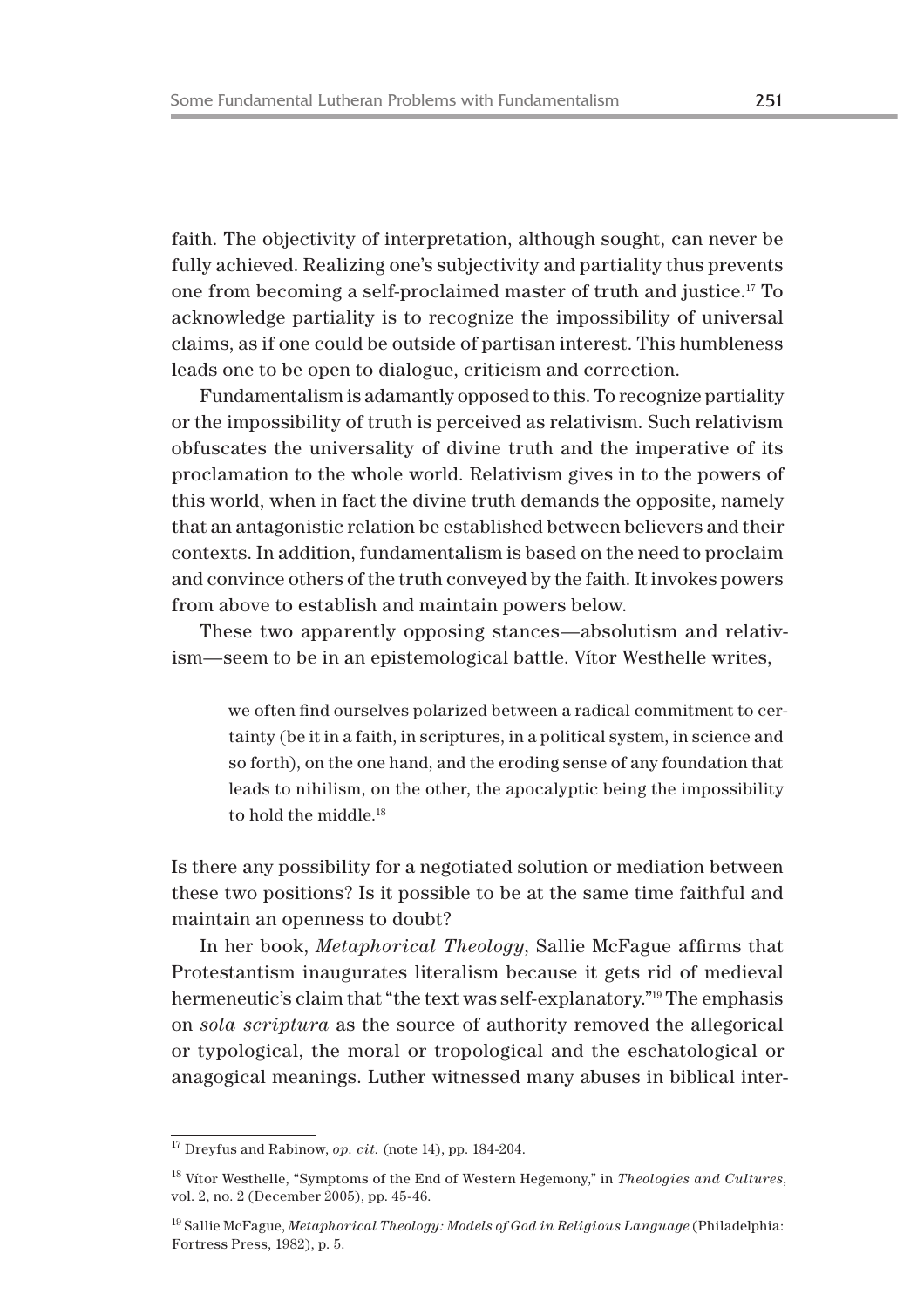pretation through the customary distinction between the literal and spiritual sense. For McFague, however, the abandonment of the four hermeneutical levels in the Reformation opened the gates for biblical literalism. Thomas Aquinas had defined the *quadriga* (the four senses) and conceived them as complementary.20 Luther was adamant that the literal sense should prevail. But did he imply literalism? A comparison between current fundamentalist readings and Luther's own hermeneutics will prove otherwise.

Bruce Lawrence establishes that fundamentalism relies on the affirmation of religious authority as absolute and unquestionable.<sup>21</sup> A complete acceptance of the teachings and practices of the movement admits no criticism. It demands that the creeds and practices safeguarded by the religion are publicly recognized and accepted. The source of such authority is derived from the sacred text, the Bible. Biblical teachings must be defended and enforced, also legally. A literal interpretation of the Bible, as practiced by fundamentalism, not only disregards biblical criticism but perceives it as a threat to the integrity and continuity of the movement. Stated this way, it seems plausible that the Reformation simply substituted the authority of the ecclesial *magisterium* for the letter of the Scripture. But that is not the case

For fundamentalists, the infallibility of the Bible refers not only to matters of faith and morals, but is also understood as a literal historical record. Furthermore, it is not the authority of the Bible as a whole but the weight of certain passages that seems to be the point of contention. Particular verses of Scripture serve as proof-texts for fundamentalists. That is, verses are recited in the middle of the flow of everyday life or in the midst of a discussion or debate and used to justify certain beliefs and practices."22 The use of the Bible as the indisputable authority prevents any type of challenging or questioning of the authority of the leader who invokes scriptural power. There is confusion between the interpreter and the text being interpreted, between the authority of the Scripture and the authority of the religious leader.

 $20$  A rhyme that circulated widely in the medieval period put the system into popular form: "The letter shows us what God and our fathers did; The allegory shows us where our faith is hid; The moral meaning gives us rules of daily life; The analogy shows us where we end our strife."

<sup>21</sup> Bruce Lawrence, *Defenders of God: The Fundamentalist Revolt Against the Modern Age* (San Francisco: Harper & Row, 1989).

<sup>22</sup> Richard T. Antoun, *Understanding Fundamentalism. Christian, Islamic and Jewish Movements* (Lanham: AltaMira, Rowman & Littlefield Publishers, 2001), p. 39.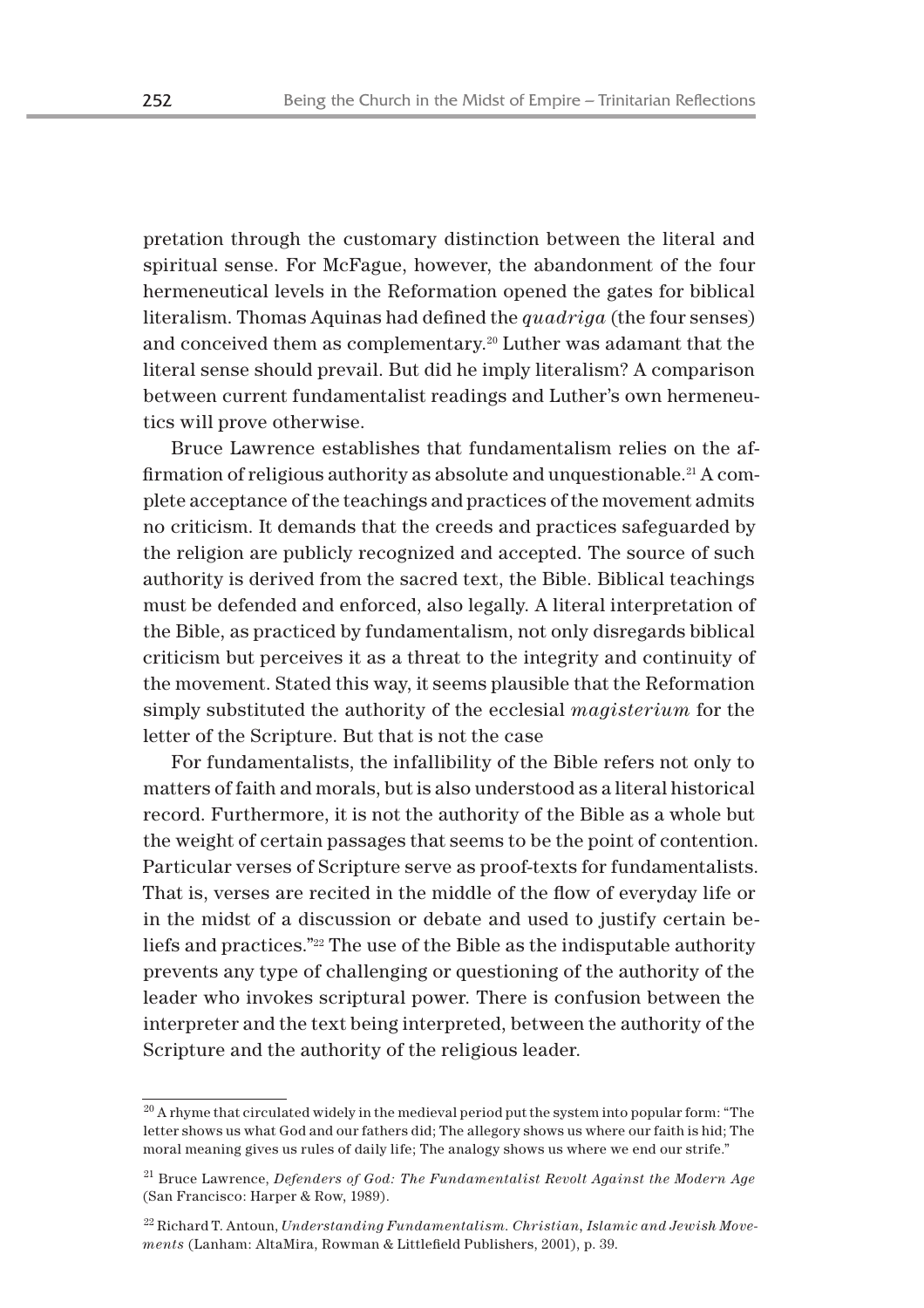By pointing out internal contradictions, textual discrepancies and historical stratification within Scriptures biblical criticism undermines the foundation of fundamentalism. It removes its source of religious authority. Theological content, such as the creation of the world, the virgin birth, physical resurrection, atonement by the sacrificial death of Christ and the second coming of Christ are deemed unquestionable by Christian fundamentalism, even if the history of tradition regarding these subjects has always been controversial. Although Christians in general confess these theological truths as central to the life of faith, fundamentalists assign them a dimension of certainty, as proofs of faith. Fundamentalism accepts no such questioning because it operates with certainty and doubt is a weakness that cannot be admitted. Simply to pose a question is to undermine the religious authority's power, independent of the response one might give to the question.

One of the key markers identifying fundamentalism is the in- and outsider language. It is strange or impossible to communicate with those who have not been chosen, are undeserving, or simply unwilling to comply with the fundamentalist truth. Such persons are seen as enemies who attack those who are righteous. The Manicheistic language employed by fundamentalism allows no space for doubt or simultaneity (as in *simul iustus et peccator*). There is only good and bad. The principles of good are divine, referring to the soul and salvation. Everything that is evil relates to Satan, sin and the body. It is not only possible, but ultimately necessary, to wage war against the powers of evil:

Our civil norms do not prohibit us from annihilating them militarily and physically, precisely because the victims of annihilation do not share these norms and hence are outside the realm protected by our norms.<sup>23</sup>

Fundamentalism reduces faith to certainty, to effective results in the form of healing, prosperity, or political and military success. It confuses divine power with the power of this world. Fundamentalism becomes idolatrous when the divine is reduced to the temporal, the infinite to finite issues, and faith itself to deeds. The Christian notions of utter dependence on God, justification by God's grace and salvation by faith

<sup>&</sup>lt;sup>23</sup> Claus Offe, "Modern 'Barbarity': a Micro-State of Nature?," in Agnes Heller, Sonja Puntscher Riekmann and Ference Fehér (eds), *Biopolitics. The Politics of the Body, Race and Nature*  (Aldershot: Avebury, 1996), p. 21. The principle of the just, holy war employed by fundamentalism follows the same rationale as any other war, as this quote referring to barbarism shows.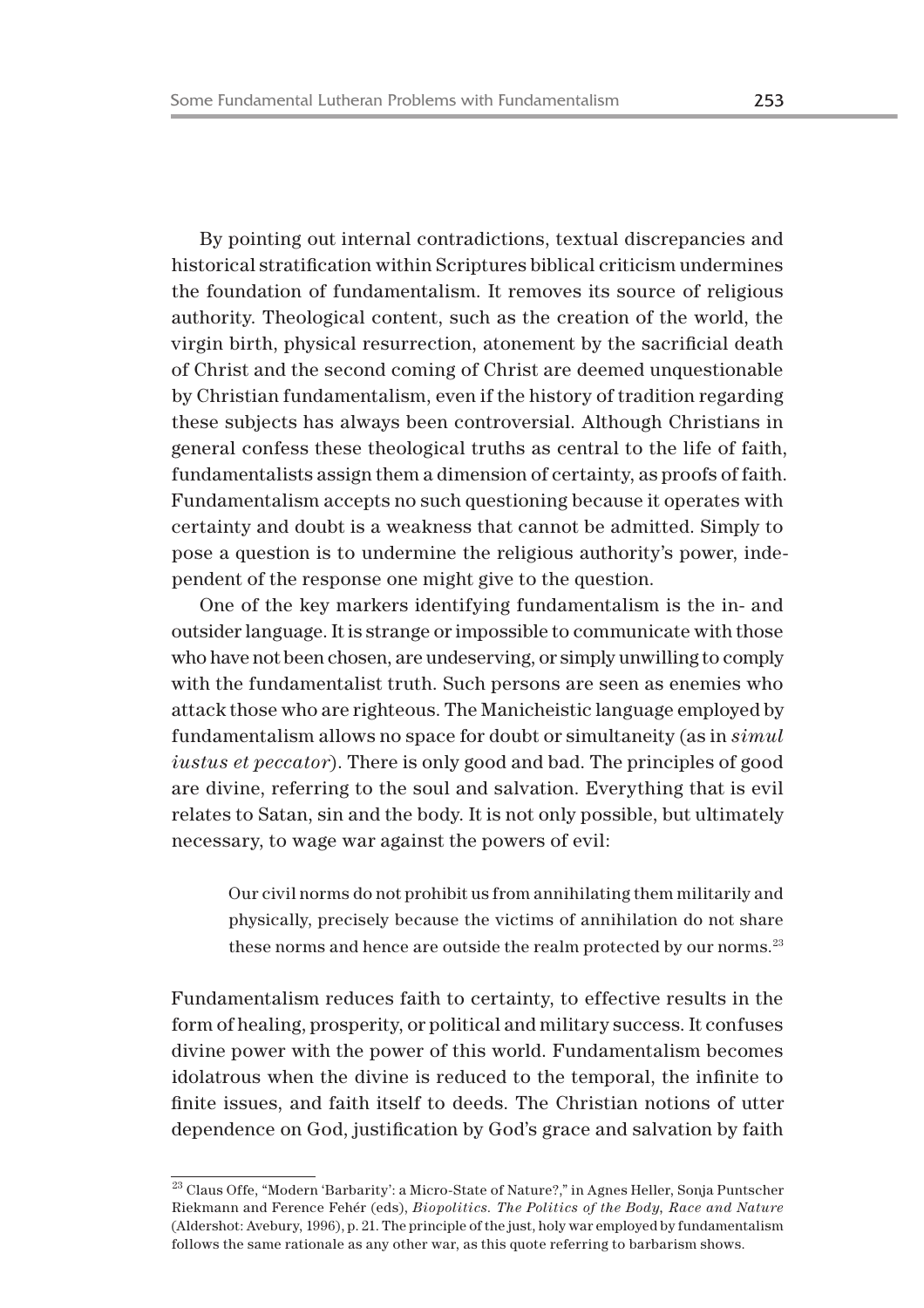become blurred in fundamentalism. It presupposes that human beings are actually capable of achieving moral perfection, and such moral standards are expected of all believers. Faith, however, needs to have an element of doubt and uncertainty. In fundamentalism, the content of faith is no longer love, justice and peace. Rather, the reign of God is reduced to a heavenly reward for righteous living in this life. To other Christians, including Lutherans, this teaching is opposed to the message of love and mercy contained in the Bible itself.

This is the key of Luther's hermeneutics. For Luther, the importance of the Bible lies in its use and not in its mere possession. It is the living Word when it is the object of study and when there is a living out of the Word of God. But that does not apply in fundamentalism. By affirming that neither the tradition of the church, nor its Councils, but the Bible alone has authority, Luther was not advocating an arbitrary reading of biblical texts. The Bible is the good news when it conveys the *evangel*, the gospel, and proclaims Christ. Thus, the principle of *sola scriptura* must be employed under the guidance of another principle, *solus Christus*.

Sallie McFague is correct in affirming that Luther concentrated on the literal sense of the texts instead of their allegorical interpretation (which in his opinion could lead to many misinterpretations). He placed emphasis on translating texts from the original biblical languages (Hebrew and Greek) into the vernacular. The authority of the Scripture, however, does not justify arbitrary biblical interpretation. Luther opposed the monopoly of the ecclesiastical authority (*magisterium*) and wanted all Christians to be able to read the Bible in order to become people taught by God (*theodidacti*). Thus, this entails the wider community of readers discussing the text.

Luther's method had little in common with literalism or fundamentalism. His approach was to pay attention to the meaning of the text. This meaning cannot be reduced to the letter of the Scripture, but carries within it spiritual, parenetic (ethical exhortation), or eschatological overtones. Even if Luther emphasized the literal sense, he never absolutized the letter of the Scripture. The whole Bible was to preach Jesus Christ, who operates as a canon within the canon (a criterion for evaluation of all texts). The evangelical center of the Scripture, the Good News, is the message of Jesus Christ (s*olus Christus*)*.* It is the good news of the grace of God (*sola gratia*) in Jesus Christ, received in faith (*sola fide*). The centrality of the life, death and resurrection of Jesus Christ is the Word of God. This also became the criterion to evaluate other biblical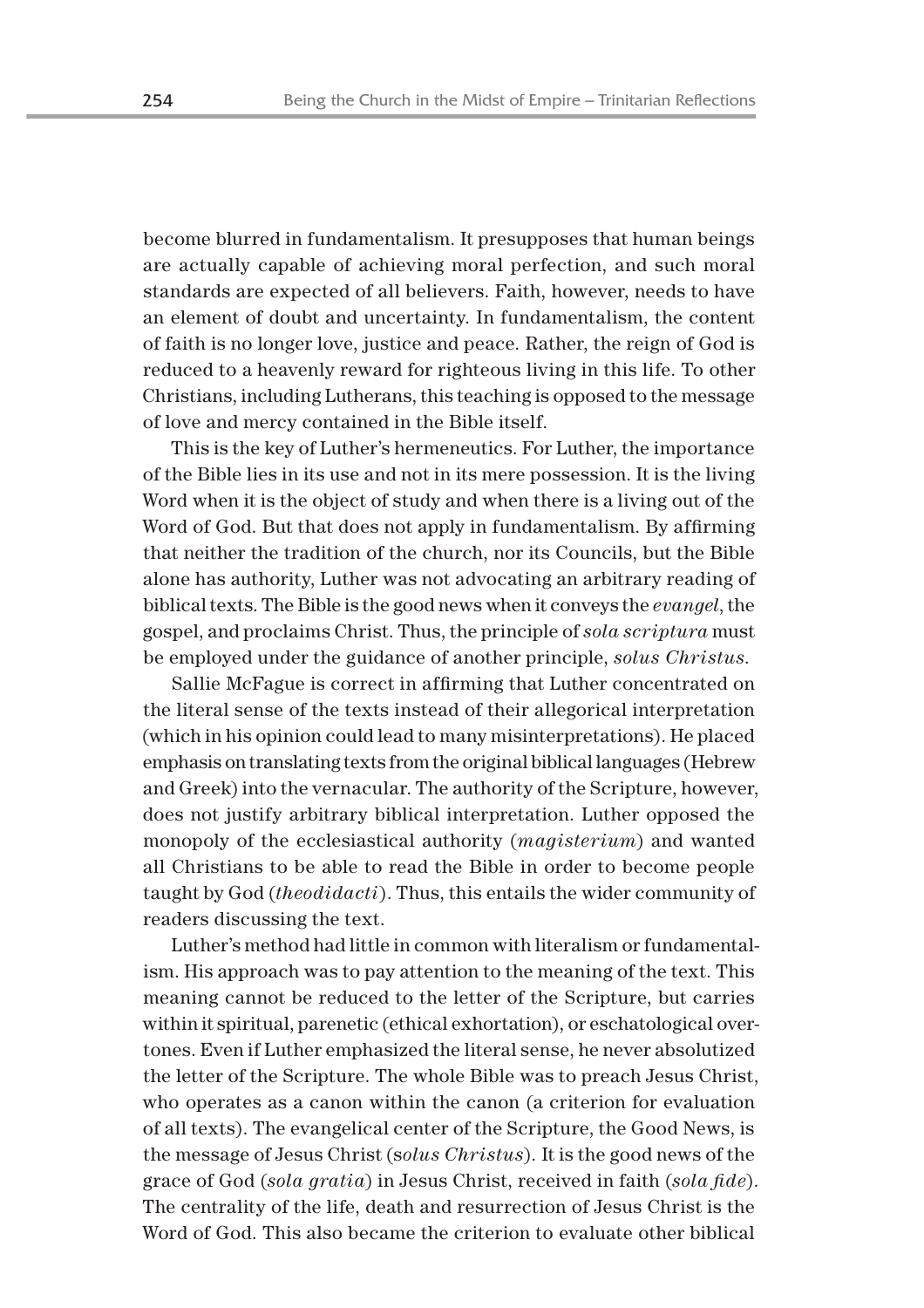passages, to interpret the Bible: *was Christum treibt*. With this perspective, Luther also gained freedom in relation to biblical texts.

It is obvious that Lutheran hermeneutics and fundamentalism are not on the same page. Ultimately, however, the question is not only one of accurate or inaccurate interpretation of Scripture. This problem could potentially be solved through dialogue if one believed in the legitimacy of such critical community. The issue is not only one of conflicting interpretations, but of the epistemological ground from whence fundamentalist interpretations spring. It is not sufficient to present counterarguments based on critical reasoning, contextual reflection, or historical data to dismantle a literalistic reading of the Bible. The foundations of fundamentalism cannot be challenged from the perspective of modernity. Modern frameworks that presuppose critique, discernment and agency are unacceptable for those who do not share these notions. How can one be dialogical with those who are openly against dialogue?

Paul Tillich once posed the question, "Must the encounter of faith with faith lead either to a tolerance without criteria or to an intolerance without self-criticism?"24 The encounter with the faith of fundamentalism needs to be met with criticism, considering matters of interpreting and deviating from the Christian message. If this criticism uses the language of modernity, however, it will miss the point. The criticism of fundamentalism needs to draw from what is fundamental in Christianity. It needs to define the criteria of what is essential and what is secondary in Christian teachings. There is a conflict of interpretations, but this conflict will not be resolved with an anti-dialogical approach. Ultimately, the controversy resides in what is fundamental in Christianity.

For Lutherans, the dialogue with fundamentalists cannot emphasize the advances of Enlightenment or academic research. It must focus on what is central in the Christian faith: the scandal of the cross; the affirmation of human dependence on God's grace; the incapacity of humans to attain righteousness by their own means; the sin of trying to overcome vulnerability by erecting structures of power; the eschatological anticipation that can only be a foretaste, experienced in Word and sacrament; the ethical commitment to love God and neighbor; and active life in the body of Christ.

Although fundamentalists employ theological discourse as the ideological justification for human structures of power, it is precisely the

<sup>24</sup> Paul Tillich, *Dynamics of Faith* (New York: Harper, 1958), p. 143.